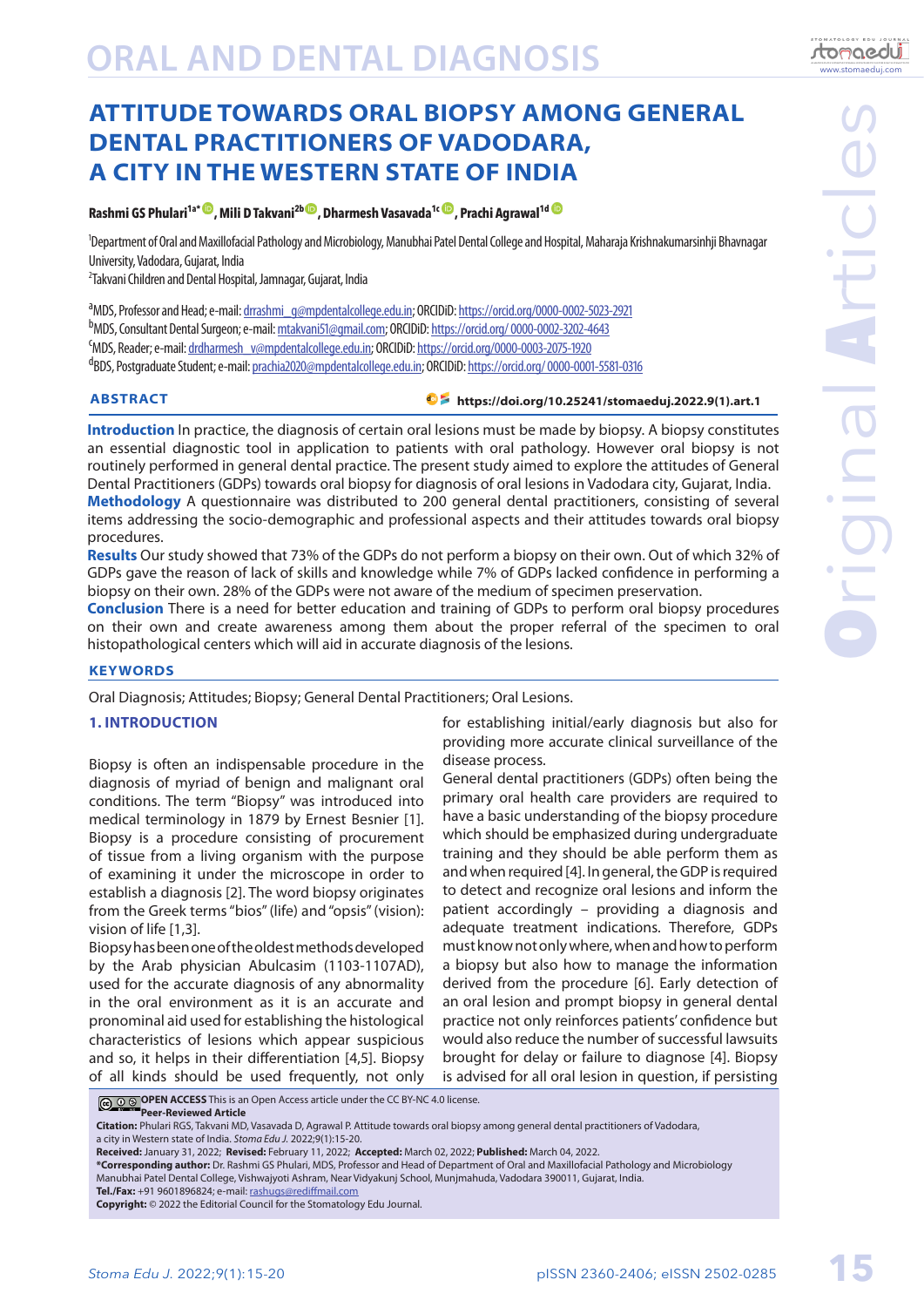www.stomaeduj.com

tomaedui

for more than 2 weeks even after the removal of the irritating factor, if any. Clinicians have to decide the type of biopsy required based on the site, clinical nature of the lesion, and proximity to vital structures [7].

Many factors may make a biopsy problematic and be reason for not undertaking it in general practice. These include: fear of medico-legal implications, unfamiliarity with the biopsy technique, a lack of faith in personal diagnostic skills and the contention that biopsy is a specialist procedure. There is also concern that if the lesion proves to be malignant, the GDP is not equipped to inform the patient that they have cancer [8]. It is found that many GDPs do not perform the biopsy procedure on their own in their routine clinical practice.

Hence the present study aimed to explore the knowledge and attitudes of general dental practitioners towards the oral biopsy procedure in and around the Vadodara city region.

### **2. METHODOLOGY**

A descriptive, cross-sectional study was conducted using a questionnaire of 15 questions comprising 2 open-ended and 13 close-ended questions. The questionnaire was designed to collect information about demographics of GDPs, clinical experience of GDPs, attitudes of GDPs towards oral biopsy, methods used for obtaining biopsy, material used for specimen preservation, referral to specialized centers (oral or general pathology laboratories).

The questionnaire was previously evaluated by means of a cognitive pre-test procedure to ensure that the questions were appropriate, understandable among the dental practitioners. The pilot survey was targeted to five dental professionals selected due to their accessibility and proximity to the investigational team. Changes in the questionnaire were then made accordingly and the pilot study samples were deleted from the final study sample. Following which, the purpose of the study was explained to the GDPs, so consent was obtained and the questionnaire was given.

A total of 200 GDPs in and around Vadodara city who consented to participate were included in the study while all professionals exclusively dedicated to some dental specialties were excluded. The questionnaire was distributed and retrieved personally to/from all the dental surgeons who participated in the study and anonymity in completing the questionnaire was sought in all cases.

The data collected were tabulated and statistically analyzed using of descriptive statistics.

### **3. RESULTS**

All of the 200 GDPs who owned their clinics were approached with the questionnaire, they answered all the questions considering that their demographic details would be kept confidential. The response rate was 100% as the dentists were approached personally.

Among them, 63% (126) of the dentists had been running their clinics for 1 to 5 years while 18 % (36) of them had their clinic running for more than 5 years. Furthermore, 19% (38) of the dentists had been running the clinic for more than 10 years. 175 (87.5%) GDPs had worked at other dental clinics before opening their own practice. Additionally, 73.5% (147) dentists had consultants of speciality in oral surgery visiting their clinic (Fig. 1).



**Figure 1.** Consultant Oral Surgeon at the clinic.

All the GDPs answered that it was indeed very important to perform a biopsy. However, only 26.5% (53) of the GDPs performed a biopsy on their own while 73.5% (147) of them referred the patient to a specialist (Fig. 2).



**Figure 2.** Performing biopsy on their own.

On answering which type of lesions they encountered during their practice which requires a biopsy, they stated that according to their knowledge, cysts and premalignant lesions were encountered most commonly (36% each) while 34% encountered benign and 32% malignant lesions (Fig. 3).



**Figure 3.** Lesions encountered requiring biopsy.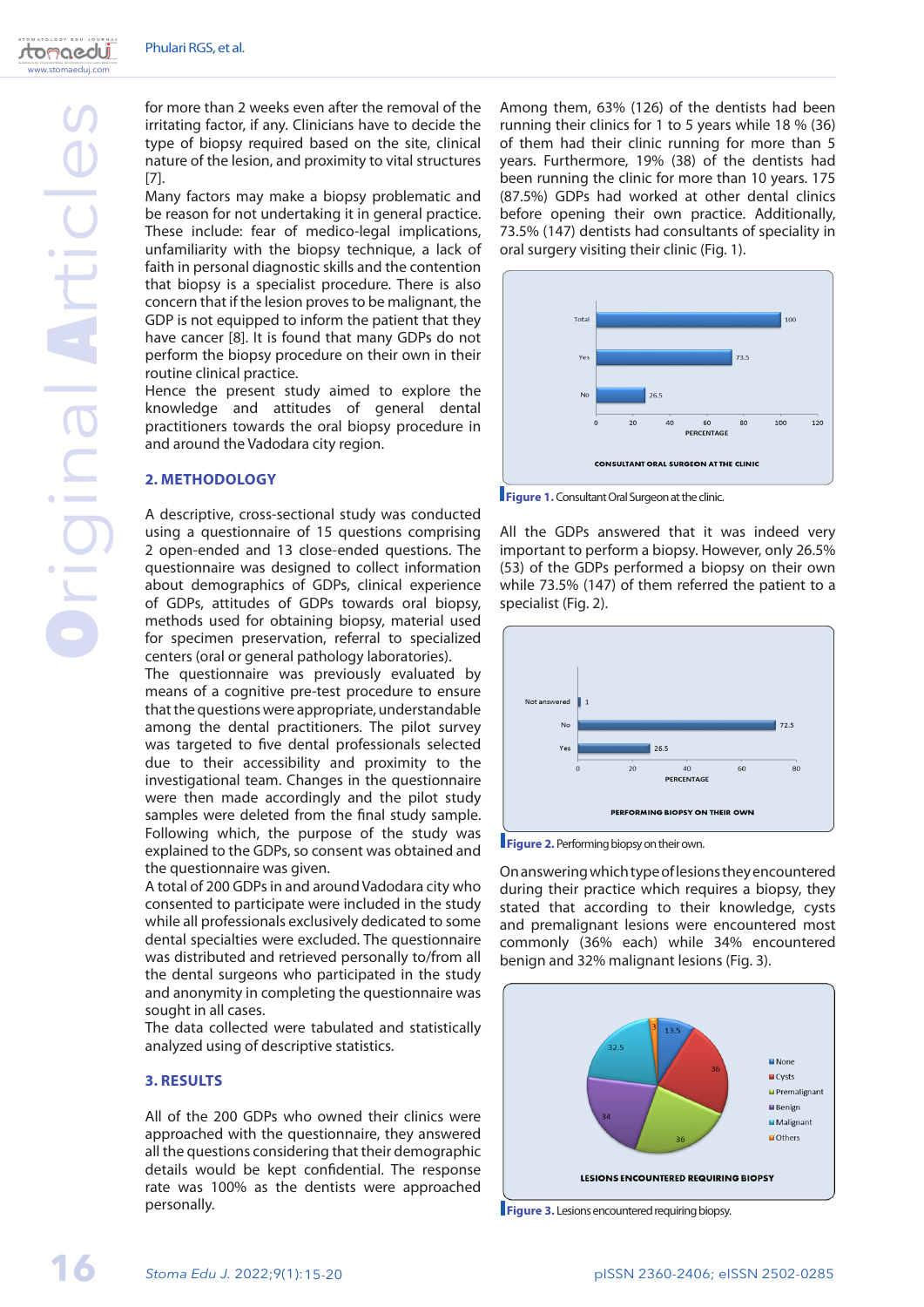The questionnaire sought to evaluate the knowledge of the GDPs regarding the medium of specimen preservation after removal. 67.5% practitioners used formalin as the medium of specimen preservation, while 20% believed that it can be preserved in saline. Furthermore, 2.5% answered that specimens can be preserved in alcohol; while 5% were not aware of the medium of preservation of the specimen (Fig. 4).



**Figure 4.** Specimen preservation.

Upon asking what type of biopsy they would perform 53% of GDPs answered incisional biopsy (Fig. 5).



**Figure 5.**Type of method used.

31.4% of the GDPs lacked the experience and skills to perform a biopsy. 25.52% of GPDs reasoned that they did not perform a biopsy as they lacked the materials required for biopsy, while 6.9% opted for lack of confidence as an answer (Fig. 6).



**Figure 6.** Reasons for not performing a biopsy.

58.5% (117) of the GDPs sent the biopsy to an oral pathologist for analysis, while 38.5% (77) of them sent it to a general pathologist (Fig. 7).



**Figure 7.** Biopsy specimen sent for analysis.

81% (162) of the GDPs sent the biopsy specimen to a private laboratory that they are in contract with, while only 16.5% (33) preferred to send it to institutions such as government hospitals and dental colleges where more than one pathologist is involved in the diagnosis (Fig. 8).



**Figure 8.** Analysis of the biopsy specimen is done at.

### **4. DISCUSSION**

Biopsy, a Greek-derived word loosely translated as "view of the living," is defined as removal of tissue from the living organisms for the purpose of microscopic examination and diagnosis [9].

A biopsy is of paramount importance because it is strongly related to the early detection of oral cancer. Although most dentists prefer to refer biopsy cases to specialist or higher centre, most believe that routine biopsies are well within the scope of a GDP as this would provide direct access to prompt management. GDPs are often unfamiliar with the different clinical patterns of oral malignancy. In 1955 Boyle commented that an individual's qualifications have little to do with their ability to perform a biopsy. His words appear valid today since the issue of who should biopsy remains controversial [9,10].

A wide array of procedures and techniques is available to assist in the diagnosis of oral disease. Every patient should receive a thorough head and neck examination and appropriate dental radiographs. The clinical and radiographic examinations may provide sufficient information for the diagnosis of certain entities. However, many diseases of the mucosa, other soft tissue and bone require additional information to make a precise diagnosis. This information in many instances may be provided by biopsy and submission of tissue for histopathologic examination [11].

This study was undertaken to evaluate the knowledge and attitudes of GDPs regarding the biopsy procedures, medium of specimen preservation, referral to specialist when in doubt and the choice of referral to a general pathologist or an oral pathologist, as all these factors do have an impact on a patient's diagnosis and treatment plan.

In general dental practice the detection of oral cancer in an early stage might come across as a difficult task and to convince patients in order to prevent is also a continuous challenge in dental field. Therefore, a dentist must be aware of the factors which play a very important role in causing cancer, its clinical signs and symptoms.

Apart from oral potentially malignant disorders and malignant lesions, there are an array of lesions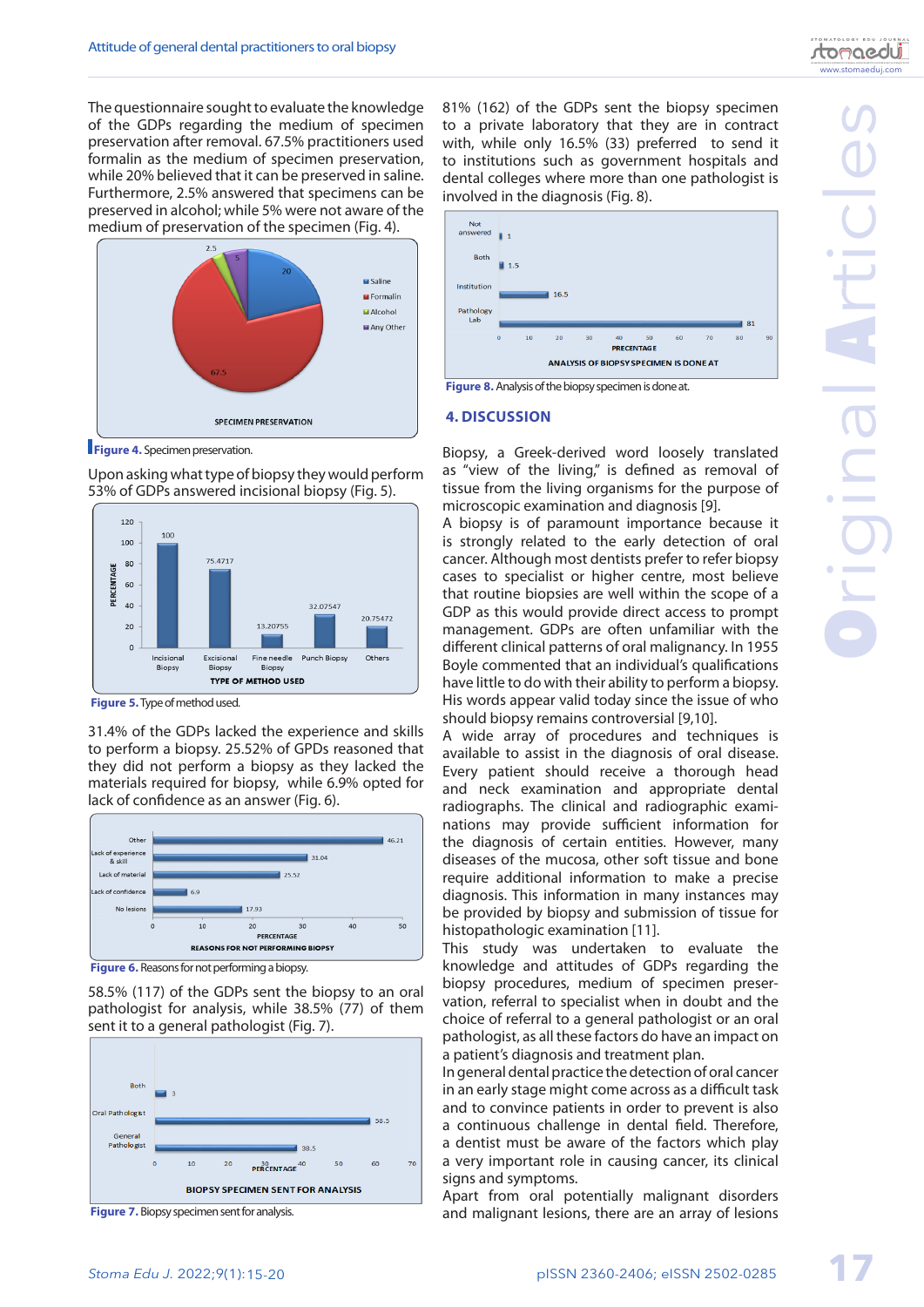www.stomaeduj.com

tomaedui

like reactive pathologies (epulis, fibroma), benign epithelial tumors etc. which can be excised in toto when detected in a routine dental checkup. Although the patient may not be aware of the presence of such lesions, patients can be educated about the same and GDPs would be the first to detect and diagnose the lesions at an early-stage, building patient compliance towards the GDP.

The questionnaire included whether the GDPs perform the biopsy on their own and they have a consulting oral surgeon coming to their clinic. 73.5% of GDPs had an oral surgeon coming to the clinic as a consultant while 26.5% of the GDPs perform biopsy on their own. This was in accordance with Warnakulasuriya and Johnson who found that 21% of dentists in United Kingdom [12] and Seoane et al. reported 24.5 % GDP's perform biopsies in Northwest Spain [13].

Regarding the reasons for not performing a biopsy, 31.4 % gave the lack of experience and skills as a reason, 25.52% went with lack of material, whereas 6.9% went with lack of confidence.

Given the results we can evaluate that in general practice, GDPs encounter a wide variety of benign, malignant, premalignant, cysts, etc. This allows us to emphasize the accessibility of GDP to a patient and his important role in the diagnosis of oral lesions. It demonstrates how important it is for a GDP to have sufficient knowledge on oral pathology and their diagnosis, and also how significant the lack of knowledge is, as it could lead to misdiagnosis and how it can affect a patient's treatment.

In this study,13.5% of GDPs performed biopsy on their own which is in accordance with the studies done by Murgod V et al. [4], Cowan et al. [14] and Diamanti et al. [11] who reported that 14.93%, 12% and 15% respondents performed biopsies on their own respectively. Warnakulasuriya and Johnson found that 21% of dentists in the United Kingdom [11] and Seoane et al. reported 24.5 % GDP's perform biopsies in Northwest Spain [12]. In Norway, Berge found that 56% of dentists attempted biopsy [15].

Our study also clearly revealed that 26% of GDPs refer the patient to a specialist. According to the results of the study done by Murgod V et al. in Belgaum city, in the southern region of India, it was revealed that 64.67% of GDPs either call a specialist or refer the patient to a higher centre [4]. Reports by Wan and Savage in Brisbane, showed 76.2% of GDPs refer the biopsy cases to a specialist [1]. The reasons for not performing a biopsy on their own could be due to several factors like fear of unfamiliarity to biopsy technique, lack of faith in personal diagnostic skills, lack of materials, misconception that it is a specialist procedures or concern if the lesion is malignant.

In our study 31.4% of GDPs gave the lack of skills and knowledge as a reason and 6.9% of GDPs said they lack confidence, whereas 46% of them opted for not giving a specific answer. Wan and Savage stated that 58.1% of GDPs did not feel competent to undertake any biopsies mainly due to lack of experience, confidence and practical skills [1]. Diamanti et al. reported 25% of GDP's surveyed did not feel competent to perform biopsies while Greenwood et al. found that only 21% of GDPs were prepared to carry out biopsies [9,16]. The lack of experience in performing a biopsy by a GDP is a result of the lack of importance attached to the practical teaching of biopsy techniques during their training.

Although the current curriculum of the Dental Council of India (DCI) for the Bachelor of Dental Surgery (BDS) degree includes various biopsy techniques in didactic lectures, the clinical quota requirement of dental surgery mainly stresses tooth extractions and it does not have any specific mention for biopsy procedure [17]. In addition, the DCI curriculum for the internship of dental students for the undergraduate course emphasizes mainly extractions and disimpactions. The requirement for the undergraduate course completion is only one biopsy for an oral cancer case which is not sufficient as biopsies are to be performed for other lesions as well. Furthermore, training them at an early stage is important as the GDPs are the primary or the first line of dental care giver. Furthermore, in rural setups in countries like India, Oral Surgeons may not be always available.

On asking about the type of biopsy they perform, the majority knew only about incisional biopsy. This explains the need for the GDP to have a grasp on biopsy techniques, their indications and contraindications. This would assist them to decide on the type of biopsy required in individual cases.

Regarding the preservation of the specimen after removal and before sending it for analysis, 67.5% GDPs knew that it is supposed to be preserved in formalin and send to the Oral Pathologist, while 20% believed that saline could be used for this purpose Specimen preservation is a very important aspect in biopsy results. If the tissue is not preserved in the proper solution, a lot of artefacts can occur leading to difficulty in diagnosis. This will lead to repeating the biopsy, causing unnecessary trauma to the patient and a delay in diagnosis thereby, affecting the quality of the treatment given to the patient.

### **5. CONCLUSION**

In time we have witnessed that the dental field is growing at huge speed and achieving new developments every day. However, when it comes to performing a biopsy which is indeed a gold standard for the diagnosis of oral cancer, we are inept. Many GDPs do not perform a biopsy on their own due to lack of confidence and skills. There is a need for further training in biopsy procedures to gain confidence to perform biopsy procedures on their own for GDPs in addition to creating awareness with accessible pathology support.

We have seen various organisations holding conferences related to many dental procedures but not many have been organized for basic procedures like biopsy. Even during the COVID era, dental education has continued unhindered in the form of online webinars, yet only few sessions were seen to focus on the biopsy procedures and their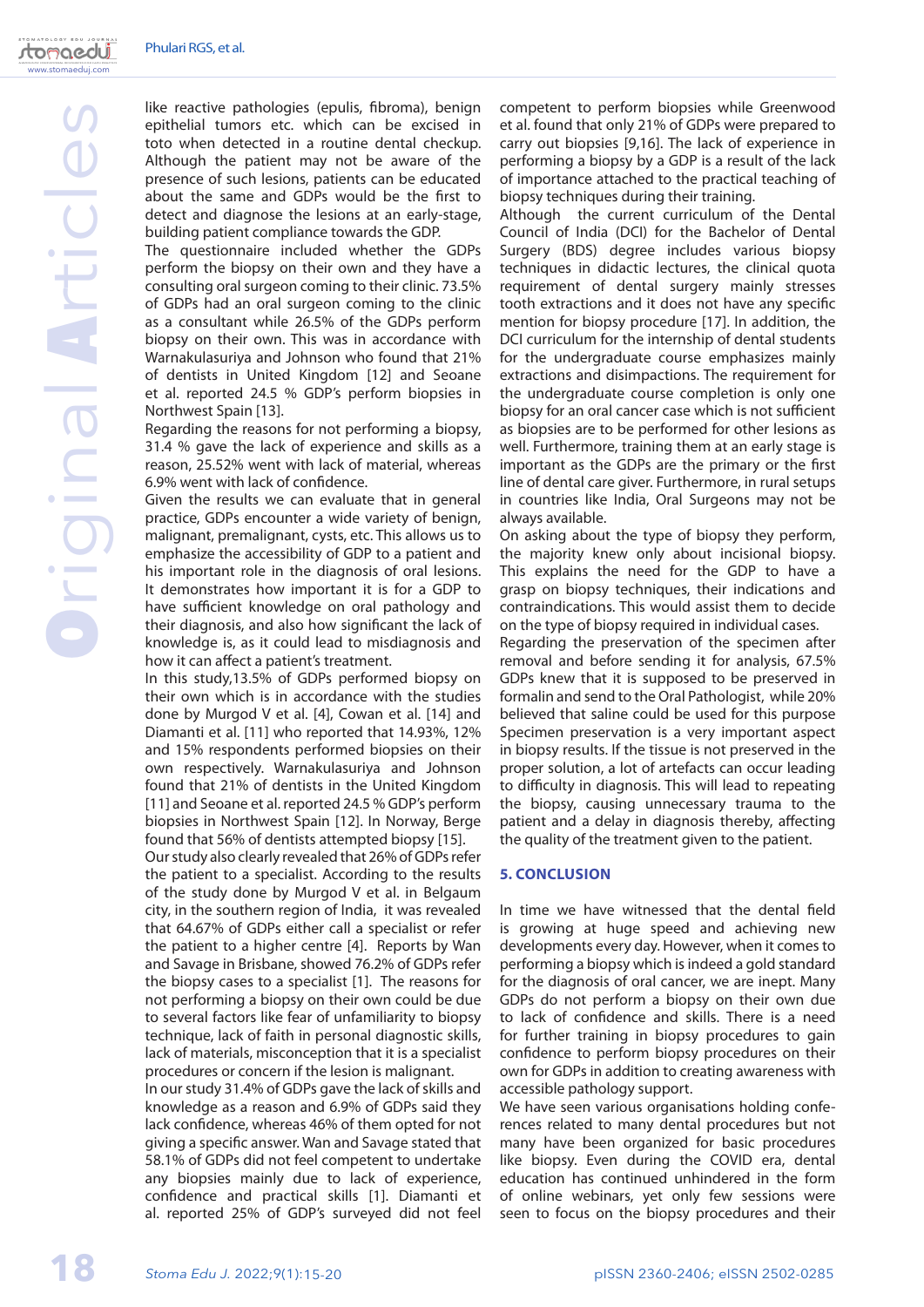Original Articles

**NIDIN** 

al Artic

technical aspects. Oral cancer is definitely difficult to deal with, however as the saying goes that 'Timing is everything', early and timely diagnosis will definitely help improve the longevity and quality of patients' lives. Biopsy should be mandatory in all the suspicious lesions and so should be training for performing biopsy procedures for GDPs. This study was an attempt to urge the concerned organizations to revisit the curriculum of the undergraduate dental

### **REFERENCES**

1. Wan A, Savage NW. Biopsy and diagnostic histopathology in dental practice in Brisbane: usage patterns and perceptions of usefulness. *Aust Dent J.* 2010 Jun;55(2):162-169. doi: 10.1111/j.1834-7819.2010.01210.x. PMID: 20604758.

### [Full text links](https://onlinelibrary.wiley.com/doi/full/10.1111/j.1834-7819.2010.01210) [PubMed](E:\Revista Vechi\2022\Nr 1\Art 1\Materiale\PubMed) [Google Scholar](https://scholar.google.com/scholar?cluster=1404208586179068643&hl=ro&as_sdt=0,5) [Scopus](https://www-scopus-com.am.e-nformation.ro/record/display.uri?eid=2-s2.0-77955763850&origin=resultslist&sort=plf-f&src=s&st1=Biopsy+and+diagnostic+histopathology+in+dental+practice+in+Brisbane%3a+usage+patterns+and+perception+of+usefulness&sid=d8f66ddaca5237e6fa3d166fe4673e42&sot=b&sdt=b&sl=127&s=TITLE-ABS-KEY%28Biopsy+and+diagnostic+histopathology+in+dental+practice+in+Brisbane%3a+usage+patterns+and+perception+of+usefulness%29&relpos=0&citeCnt=24&searchTerm=) [WoS](https://www-webofscience-com.am.e-nformation.ro/wos/woscc/full-record/WOS:000277979500010)

2. Tyagi KK, Khangura RK, Grewal DS, Salgotra V. Knowledge, attitude and practices of general dental practitioners towards oral biopsy in Ghaziabad, Uttar Pradesh. *Int J Cont Med Surg Rad.*  2017;1(1):5-9.

#### [Full text links](https://www.ijcmsr.com/uploads/1/0/2/7/102704056/ijcmsr_2_feb_17.pdf) [Google Scholar](https://scholar.google.com/scholar?cluster=2201270036593849606&hl=ro&as_sdt=0,5)

3. Sabharwal HV, Gupta SK, Sharma S, et al. The knowledge, perception and behavior among dental practitioners towards diagnosis of oral pathological lesions by biopsy-A cross-sectional survey. *J Med Pharm & Allied Sci.* 2021;10(5):3500-3503. doi: 10.22270/jmpas.V10I5.1474.

#### [Full text links](https://jmpas.com/download/article/1638443992JMPAS_SEPTEMBER-OCTOBER_2021.pdf) [Google Scholar](https://scholar.google.com/scholar?cluster=735206966366073353&hl=ro&as_sdt=0,5)

4. Murgod V, Angadi PV, Hallikerimath S, et al. Attitudes of general dental practitioners towards biopsy procedures. *J Clin Exp Dent.* 2011;3(5):418-423. doi: 10.4317/jced.3.e418. [Full text links](http://www.medicinaoral.com/odo/volumenes/v3i5/jcedv3i5p418.pdf) [Google Scholar](https://scholar.google.com/scholar?cluster=12040301699153407735&hl=ro&as_sdt=0,5) [Scopus](https://www-scopus-com.am.e-nformation.ro/record/display.uri?eid=2-s2.0-84865095449&origin=resultslist&sort=plf-f&src=s&st1=Attitudes+of+general+dental+practitioners+towards+biopsy+procedures&sid=c234f0aaf704b28e8a31acb0173f4da2&sot=b&sdt=b&sl=82&s=TITLE-ABS-KEY%28Attitudes+of+general+dental+practitioners+towards+biopsy+procedures%29&relpos=0&citeCnt=4&searchTerm=)

5. Kumaraswamy KL, Vidhya M, Rao PK, Mukunda A. Oral biopsy: oral pathologist's perspective. *J Cancer Res Ther.* 2012 Apr-Jun;8(2):192-198. doi: 10.4103/0973-1482.98969. PMID: 22842360.

#### [Full text links](https://www.cancerjournal.net/article.asp?issn=0973-1482;year=2012;volume=8;issue=2;spage=192;epage=198;aulast=Kumaraswamy) [PubMed](https://pubmed.ncbi.nlm.nih.gov/22842360/) [Google Scholar](https://scholar.google.com/scholar?cluster=6128444819090392245&hl=ro&as_sdt=0,5) [Scopus](https://www-scopus-com.am.e-nformation.ro/record/display.uri?eid=2-s2.0-84864657584&origin=resultslist&sort=plf-f&src=s&st1=Oral+biopsy%3a+Oral+pathologist%27s+perspective&sid=1cdbcb0168d16786e6bdc51a72efeb82&sot=b&sdt=b&sl=58&s=TITLE-ABS-KEY%28Oral+biopsy%3a+Oral+pathologist%27s+perspective%29&relpos=2&citeCnt=23&searchTerm=)

6. Budhraja NJ, Iqbal MA. Knowledge and attitude of the general dentists towards oral biopsy procedure: a cross-sectional study. *Acta Scientific Dental Sciences.* 2019;3(2):35-39.

### [Full text links](https://www.researchgate.net/publication/343084369_Knowledge_and_Attitude_of_the_General_Dentists_Towards_Oral_Biopsy_Procedure_A_Cross-Sectional_Study)

7. López Jornet P, Velandrino Nicolás A, Martínez Beneyto Y, Fernández Soria M. Attitude towards oral biopsy among general dentists in Murcia. *Med Oral Patol Oral Cir Bucal.* 2007 Mar 1;12(2):E116-E121. PMID: 17322798.

### [Full text links](http://www.medicinaoral.com/medoralfree01/v12i2/medoralv12i2p116.pdf) [PubMed](https://pubmed.ncbi.nlm.nih.gov/17322798/) [Google Scholar](https://scholar.google.com/scholar?cluster=16277437068823994233&hl=ro&as_sdt=0,5)

8. Balan N, Maheswaran T, Panda A, et al. Attitude towards oral biopsy among the dental surgeons of Puducherry.

*J Indian Acad Dent Spec Res.* 2014;1(2):59-61.

### doi: 10.4103/2229-3019.148257.

[Full text links](https://jiadsr.org/index.php/archives/60-july-december-2014-2) [Google Scholar](https://scholar.google.com/scholar?cluster=17965047047971038634&hl=ro&as_sdt=0,5)

9. Ramírez AM, Silvestre FJ, Simó JM. Oral biopsy in dental practice. *Med Oral Patol Oral Cir Bucal.* 2007 Nov 1;12(7): 504-510. PMID:17978774.

[Full text links](http://www.medicinaoral.com/pubmed/medoralv12_i7_pE504.pdf) [PubMed](https://pubmed.ncbi.nlm.nih.gov/17978774/) [Google Scholar](https://scholar.google.com/scholar?cluster=16289228677207072497&hl=ro&as_sdt=0,5)

course and incorporate the basic biopsy procedure as part of the training.

### **CONFLICT OF INTEREST**

I (we) certify that there is no conflict of interest.

#### **AUTHOR CONTRIBUTIONS**

**RP** and **MT**: concept, protocol, data gathering or analysis and their interpretation. **RP**, **DV** and **PA**: critically revised the manuscript.

10. Sunil AE, Mohan A, Mathew J, et al. Attitudes of general dental practitioners toward biopsy procedures. *Oral Maxillofac Pathol J.* 2017;8(1):9-15. doi: 10.5005/jp-journals-10037-1091. [Full text links](https://ompj.org/files/23f389737f966b3576377397fca0618e-03_10037-1091.pdf) [WoS](https://www-webofscience-com.am.e-nformation.ro/wos/woscc/full-record/WOS:000424775500003)

11. Diamanti N, Duxbury AJ, Ariyaratnam S, Macfarlane TV. Attitudes to biopsy procedures in general dental practice. *Br Dent J.* 2002 May 25;192(10):588-592. doi: 10.1038/sj.bdj.4801434. PMID: 12075959.

#### [Full text links](https://www.nature.com/articles/4801434) [CrossRef](https://doi.org/10.1038/sj.bdj.4801434) [PubMed](https://pubmed.ncbi.nlm.nih.gov/12075959/) [Google Scholar](https://scholar.google.com/scholar?cluster=967015482268019537&hl=ro&as_sdt=0,5)

12. Warnakulasuriya KA, Johnson NW. Dentists and oral cancer prevention in the UK: opinions, attitudes and practices to screening for mucosal lesions and to counselling patients on tobacco and alcohol use: baseline data from 1991. *Oral Dis.* 1999 Jan;5(1):10-14. doi: 10.1111/j.1601-0825.1999.tb00057.x. PMID: 10218035.

### [Full text links](https://onlinelibrary.wiley.com/resolve/openurl?genre=article&sid=nlm:pubmed&issn=1354-523X&date=1999&volume=5&issue=1&spage=10) [CrossRef](https://doi.org/10.1111/j.1601-0825.1999.tb00057.x) [PubMed](https://pubmed.ncbi.nlm.nih.gov/10218035/) [Google Scholar](https://scholar.google.com/scholar?cluster=16120226599011230575&hl=ro&as_sdt=0,5) [Scopus](https://www-scopus-com.am.e-nformation.ro/record/display.uri?eid=2-s2.0-0032945149&origin=resultslist&sort=plf-f&src=s&st1=Dentists+and+oral+cancer+prevention+in+the+UK%3a++opinions%2cattitudes+and+practices+to+screening+for+mucosal+lesions+and+to+counselling+patients+on+tobacco+and+alcohol+use%3a+baseline+data+from+1991&sid=ede1f18659942cc3b1cc31a1563a0447&sot=b&sdt=b&sl=209&s=TITLE-ABS-KEY%28Dentists+and+oral+cancer+prevention+in+the+UK%3a++opinions%2c+attitudes+and+practices+to+screening+for+mucosal+lesions+and+to+counselling+patients+on+tobacco+and+alcohol+use%3a+baseline+data+from+1991%29&relpos=0&citeCnt=108&searchTerm=) [WoS](https://www-webofscience-com.am.e-nformation.ro/wos/woscc/full-record/WOS:000084066600003)

13. Seoane J, Varela-Centelles PI, Ramírez JR, et al. Artefacts in oral incisional biopsies in general dental practice: a pathology audit. *Oral Dis.* 2004 Mar;10(2):113-117. doi: 10.1111/j.1354- 523x.2003.00983.x. PMID: 14996282.

#### [Full text links](https://onlinelibrary.wiley.com/resolve/openurl?genre=article&sid=nlm:pubmed&issn=1354-523X&date=2004&volume=10&issue=2&spage=113) [CrossRef](https://doi.org/10.1111/j.1354-523x.2003.00983.x) [PubMed](https://pubmed.ncbi.nlm.nih.gov/14996282/) [Google Scholar](https://scholar.google.com/scholar?cluster=14701609149332552738&hl=ro&as_sdt=0,5) [Scopus](https://www-scopus-com.am.e-nformation.ro/record/display.uri?eid=2-s2.0-1542677573&origin=resultslist&sort=plf-f&src=s&st1=Artifacts+in+oral+incisional+biopsies+in+general+dental+practice%3a+a+pathology+audit&sid=c3e1f3aeac21fe873af8d96011a1a71d&sot=b&sdt=b&sl=98&s=TITLE-ABS-KEY%28Artifacts+in+oral+incisional+biopsies+in+general+dental+practice%3a+a+pathology+audit%29&relpos=0&citeCnt=35&searchTerm=) [WoS](https://www-webofscience-com.am.e-nformation.ro/wos/woscc/full-record/WOS:000189323700008)

14. Cowan CG, Gregg TA, Kee F. Prevention and detection of oral cancer: the views of primary care dentists in Northern Ireland. *Br Dent J.* 1995 Nov 11;179(9):338-342. doi: 10.1038/sj.bdj.4808918. PMID: 7495629.

#### [Full text links](https://doi.org/10.1038/sj.bdj.4808918) [CrossRef](https://doi.org/10.1038/sj.bdj.4808918) [PubMed](https://pubmed.ncbi.nlm.nih.gov/7495629/) [Google Scholar](https://scholar.google.com/scholar?cluster=6375827030939151879&hl=ro&as_sdt=0,5) [WoS](https://www-webofscience-com.am.e-nformation.ro/wos/woscc/full-record/WOS:A1995TF09500017)

15. Berge TI. Oral surgery in Norwegian general dental practice -a survey. Extent, scope, referrals, emergencies, and medically compromised patients. *Acta Odontol Scand.* 1992 Feb;50(1):7-16. doi: 10.3109/00016359209012740. PMID: 1533083. [https://doi.](https://doi.org/10.3109/00016359209012740) [org/10.3109/00016359209012740](https://doi.org/10.3109/00016359209012740)

#### [Full text links](https://www.tandfonline.com/doi/full/10.3109/00016359209012740) [CrossRef](https://doi.org/10.3109/00016359209012740) [PubMed](https://pubmed.ncbi.nlm.nih.gov/1533083/) [Google Scholar](https://scholar.google.com/scholar?cluster=8499538752945848134&hl=ro&as_sdt=0,5) [Scopus](https://www-scopus-com.am.e-nformation.ro/record/display.uri?eid=2-s2.0-0026813460&origin=resultslist&sort=plf-f&src=s&st1=Oral+surgery+in+Norwegian+general+dental+practice%e2%80%94a+survey+Extent%2c+scope%2c+referrals%2c+emergencies%2c+and+medically+compromised+patients&sid=d3fa802c3e8619a46290bea2ee7271fd&sot=b&sdt=b&sl=147&s=TITLE-ABS-KEY%28Oral+surgery+in+Norwegian+general+dental+practice%e2%80%94a+survey+Extent%2c+scope%2c+referrals%2c+emergencies%2c+and+medically+compromised+patients%29&relpos=0&citeCnt=13&searchTerm=) [WoS](https://www-webofscience-com.am.e-nformation.ro/wos/woscc/full-record/WOS:A1992HH72500002)

16. Greenwood LF, Lewis DW, Burgess RC. How competent do our graduates feel? *J Dent Educ.* 1998 Apr;62(4):307-313. PMID: 9603445.

#### [Full text links](https://onlinelibrary.wiley.com/doi/abs/10.1002/j.0022-0337.1998.62.4.tb03198.x?sid=nlm%3Apubmed) [CrossRef](https://doi.org/10.1002/j.0022-0337.1998.62.4.tb03198.x) [PubMed](https://pubmed.ncbi.nlm.nih.gov/9603445/) [Google Scholar](https://scholar.google.com/scholar?cluster=11198363477632124488&hl=ro&as_sdt=0,5)

17. Dental Council of India (Internet) *India: BDS course regulation 20. 2007* (Cited 2022 Jan 28) Available from [https://www.dciindia.](https://www.dciindia.gov.in/Rule_Regulation/Revised_BDS_Course_Regulation_2007.pdf) [gov.in/Rule\\_Regulation/Revised\\_BDS\\_Course\\_Regulation\\_2007.](https://www.dciindia.gov.in/Rule_Regulation/Revised_BDS_Course_Regulation_2007.pdf) [pdf](https://www.dciindia.gov.in/Rule_Regulation/Revised_BDS_Course_Regulation_2007.pdf)

## **Rashmi GS PHULARI**



**CV** 

Dr. Rashmi G S Phulari, Professor & Head of Department of Oral and Maxillofacial Pathology and Microbiology, Manubhai Patel Dental College and Hospital, Vadodara, Gujarat. She has authored a textbook titled Textbook of Dental Anatomy Physiology and Occlusion and a monography titled Age Estimation in Forensic Odontology. She has also published articles in several national and international indexed journals.

Pathology and Microbiology Manubhai Patel Dental College Vishwajyoti Ashram

DMDS, Professor and Head Department of Oral and Maxillofacial

Near Vidyakunj School Munjmahuda, Vadodara, Gujarat, India